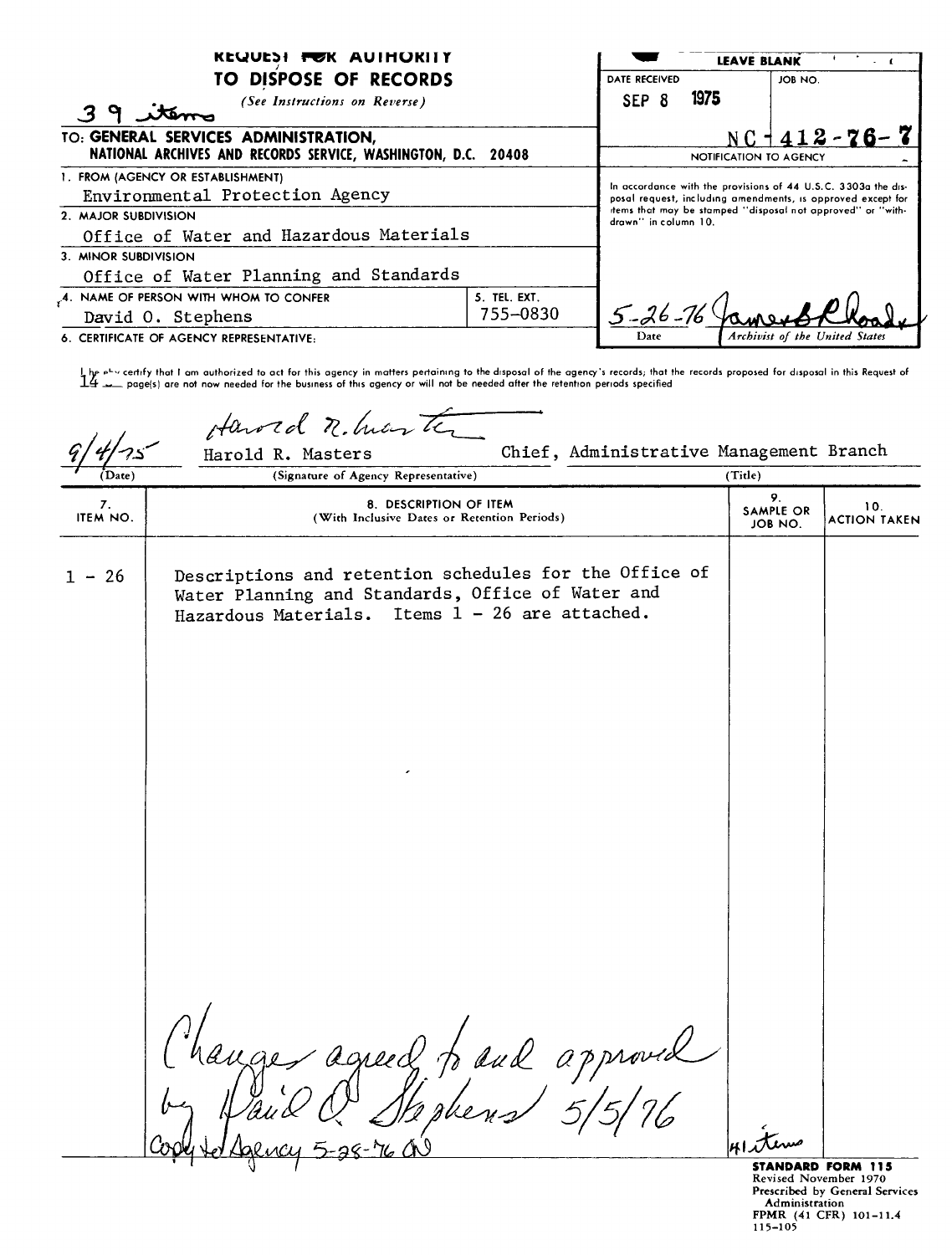APPENDIX B.

**Contract Contract** 

 $2.$ 

RECORDS CONTROL SCHEDULES

#### RECORDS MANAGEMENT

#### . WATER PLANNING AND STANDARDS RECORDS

The records described below pertain to national strategy for achieving water pollution abatement. They document the development of effluent guidelines, broad water regulations, and effective State and regional water quality planning and control agencies.

| Item                     | Name and Description<br>of Record/File | Retention Period<br>and Disposition |
|--------------------------|----------------------------------------|-------------------------------------|
| mar and Montana and True |                                        |                                     |

#### ı. Program Development Files.

a. Contains records pertaining to all phases of water planning, water standards, effluent guidelines, monitoring and data support. Records consist of correspondence and reports relative to policy and programs. litigation. interagency activity, research, regional activity, manpower and budget, etc.

b. Administrative and Management Files. Includes records used in administrative and program management functions of the water planning and standards program. Records<br>consit of reference materials, administrative reports and similar records.

#### Regulations, Standards, and Guidelines.

a. Essential Documents. Consists of technical and economic background documents; key internal papers and action memorandums; hearing transcripts; agency and published comments; and Federal Register publications of standards and regulations.

These documents will be retained on microfiche prepared in accordance with 41 CFR 101-11.504 and used in accordance with 41 CFR 101-11.505

b. Other documents contained in the file. Included are Work Group organizational requests, agendas and rimites of Work Group meetings, technical assistance contracts and reports, and similar decuments. Retention: Permanent.

Disoosition: Break file at end of 2 years. Keep in office for 2 years, then transfer to the Federal Records Center. Keep in FRC for 8 years, then offer to the National Archives and Records Service. (MARS)

Retention: Retain 10 years.

Disposition: Break file at end of 2 years. Keep in office for 2 years, then transfer to FRC. Keep in FRC for 8 years, then destroy.

Retention: Permanent.

#### Disposition:

a. Microfilm copies: Offer to NARS when 20 years old.

b. Paper records: Destroy when microfilm proves to be an acceptable substitute.

Retention: 10 years.

Disposition: Break file upon publication as final rule in Federal Register. Koep in office for 3 years, then transfer to the FRC. Keep in FRC for 7 pears, then desurvy.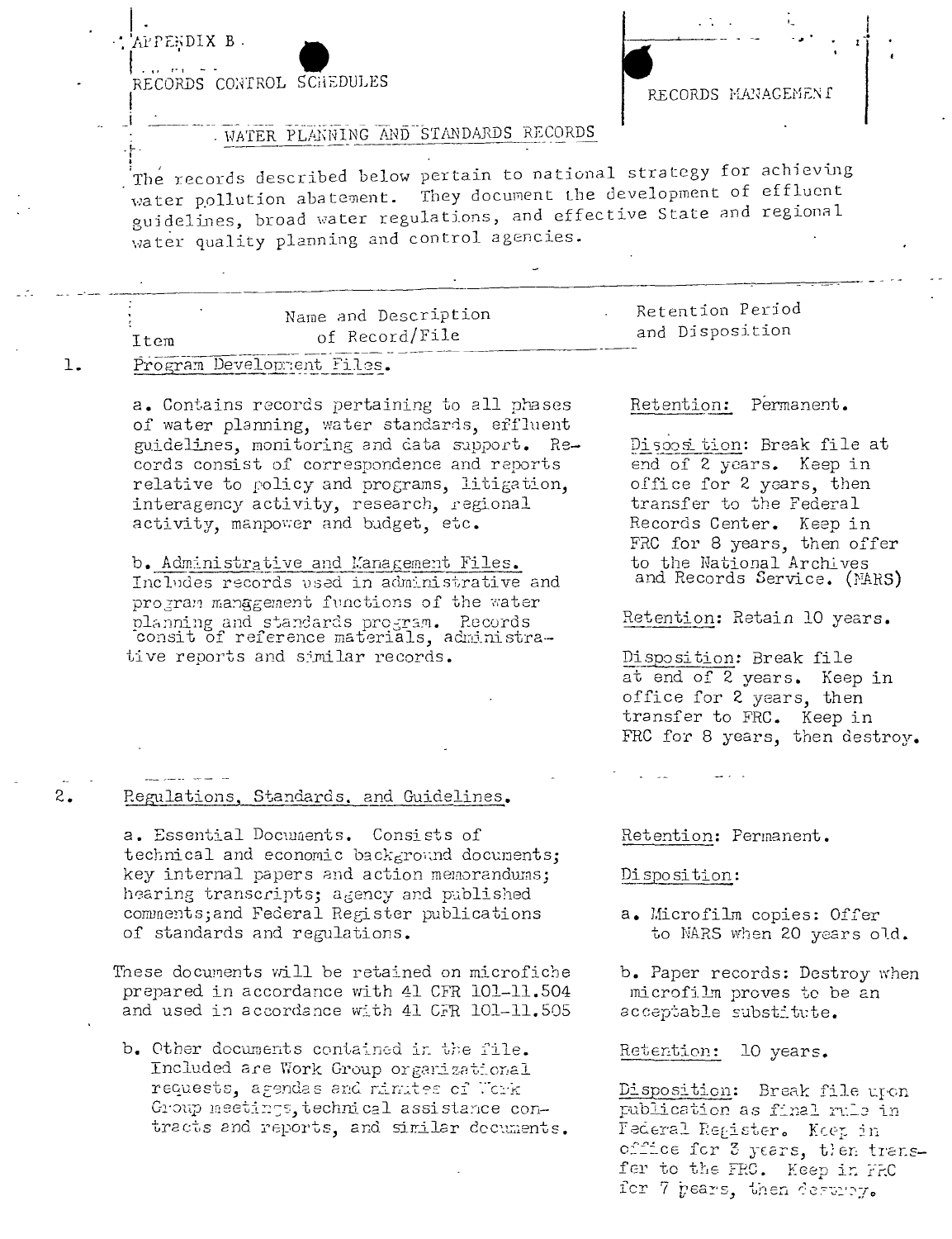13 CDCDA Richard Consultation

|  | <b>APPENDIX B</b> |  |  |
|--|-------------------|--|--|
|  |                   |  |  |

RECORDS CONTROL SCHEDULES

RECORDS MANAGEMENT

 $\mathbf{1}$  <br>  $\mathbf{1}$  .  $\mathbf{1}$ 

MANUAL

### WATER PLANNING AND STANDARDS RECORDS

The records described below pertain to national strategy for achieving water pollution abatement. They document the development of effluent guidelines, broad water regulations, and effective State and regional water quality planning and control agencies.

| Item  | Name and Description<br>of Record/File                            | Retention Period<br>and Disposition |
|-------|-------------------------------------------------------------------|-------------------------------------|
|       |                                                                   |                                     |
| 1.    | Program Management Files. Con-<br>tains records pertaining to all | Retain 10 years.<br>Retention:      |
|       | phases of water planning, water                                   | Break file at<br>Disposition:       |
|       | standards, effluent guidelines,                                   | end of 2 years. /Keep in            |
|       | monitoring and data support.                                      | office for 2 years, then            |
|       | Records consist of correspond-                                    | transfer to the Federal             |
|       | ence and reports relative to                                      | Records Center. Keep in             |
|       | policy and programs, litigation,                                  | FRC for $\frac{3}{8}$ years, then   |
|       | interagency activity, research,                                   | destxoy.                            |
|       | regional activity, manpower                                       |                                     |
|       | and budget, etc.                                                  |                                     |
|       |                                                                   |                                     |
| 2.    | Regulations, Standards, and                                       | Retention:                          |
|       | Guidelines.<br>Contains infor-                                    |                                     |
|       | mation related to the develop-                                    | a. Record File (Lead Pro-           |
|       | ment and implementation $\alpha$<br>rules for effective environ-  | gram Group). Permanent.             |
|       | mental legislation. Aecords                                       | b. Work Files (All other            |
|       | consist of Work Group organiza-                                   | units). Publication as              |
|       | tional requests, <i>Agendas</i> and                               | final rule in Federal               |
|       | minutes of Work Group meetings,                                   | Register plus 1 year.               |
|       | technical assistance contracts                                    |                                     |
|       | and reports, drafts, and                                          | Disposition:                        |
|       | approvals of proposed rules,                                      |                                     |
|       | public comments, newspaper                                        | Record File - Break<br>a.           |
|       | clips clips from Federal                                          | file upon publication as            |
|       | Register, public hearing tran-                                    | final rule in Federal               |
|       | scripts, and technical refer-<br>$\epsilon$ nces.                 | Register. Keep in office            |
|       |                                                                   |                                     |
|       |                                                                   |                                     |
|       |                                                                   |                                     |
|       |                                                                   |                                     |
| TΝ    | and the company                                                   |                                     |
| SATE. | $\cdot$                                                           | r xh                                |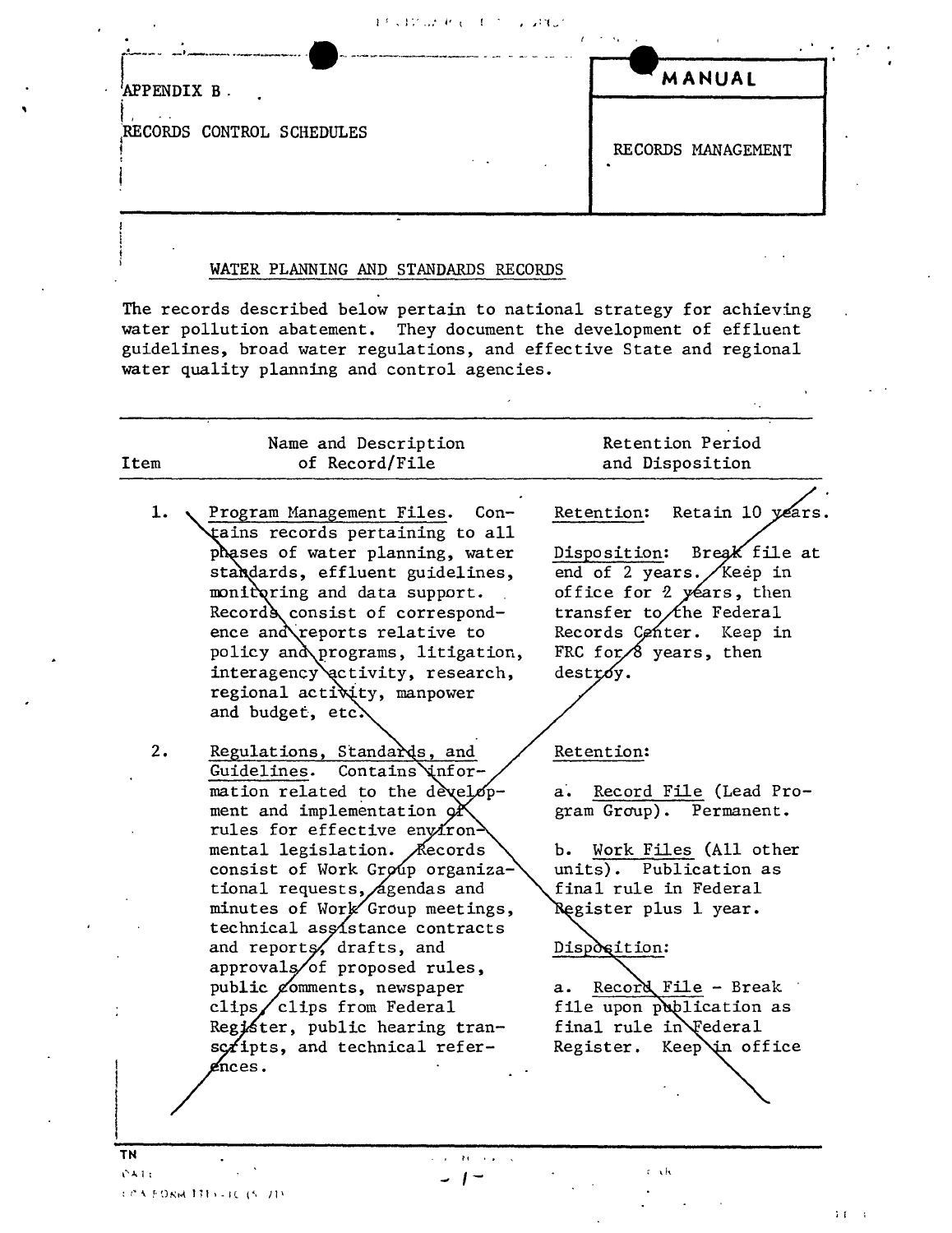|      | MANUAL                                                                                                                                                                                                                                               |                                                                                                                                                                                                            | APPENDIX B                                                                                                                                                                                                                                                             |
|------|------------------------------------------------------------------------------------------------------------------------------------------------------------------------------------------------------------------------------------------------------|------------------------------------------------------------------------------------------------------------------------------------------------------------------------------------------------------------|------------------------------------------------------------------------------------------------------------------------------------------------------------------------------------------------------------------------------------------------------------------------|
|      | RECORDS MANAGEMENT                                                                                                                                                                                                                                   |                                                                                                                                                                                                            | RECORDS CONTROL SCHEDULES                                                                                                                                                                                                                                              |
| Item |                                                                                                                                                                                                                                                      | Name and Description<br>of Record/File                                                                                                                                                                     | Retention Period<br>and Disposition                                                                                                                                                                                                                                    |
|      |                                                                                                                                                                                                                                                      |                                                                                                                                                                                                            | for 1 year, then transfer<br>to the Federal Records<br>Center. Keep in FRC for<br>20 years, then offer to<br>National Archives.<br>b. Work Files. Break<br>file upon publication as<br>final rule in Federal<br>Register. Keep in office.<br>for 1 year, then destroy. |
| 3.   | Contracts and Grants Project<br>for special studies, support<br>services, demonstration pro-<br>jects, and training programs.<br>requests, contractor and<br>grantee proposals, justifi-<br>reports of payment, change<br>notices, progress reports. | Group File. Documents relating<br>to the formulation, award, and<br>changes in contracts and grants<br>Records consist of procurement<br>cation statements, task orders,<br>bid evaluation, award notices, | Retention:<br>Retain 7 years.<br>Disposition:<br>Break file<br>upon completion of project.<br>Keep in office for 1 year,<br>then transfer to the<br>Federal Records Center.<br>Keep in FRC for 6 years,<br>then destroy.                                               |
| 4.   | Final Reports Resulting from<br>Contractor, Grantee, Inter<br>and Intra Agency Studies,<br>Surveys, and Services. Final<br>project and study reports<br>study groups. Also comments<br>and evaluations by sponsoring<br>group and others.            | submitted to EPA by contractors,<br>grantees, inter- and intra-agency                                                                                                                                      | Retention:<br>Record Copy (Sponsoring<br>а. –<br>Group). Permanent.<br>Information Copies.<br>b.<br>As determined by users'<br>reference needs.<br>Disposition:                                                                                                        |

,  $\blacksquare$  TN

 $-2-$ 

 $\ddot{\phantom{a}}$ 

 $\ddot{\phantom{a}}$ 

 $\sim$   $_{\rm p}$ 

 $\bar{\lambda}$  ,  $\bar{\lambda}$ 

.\ i

 $\ell$  )  $\sim$   $\sim$   $\Omega_{\rm{Z}}$  M

a. Record Copy. Break

file upon completion of

 $\Delta \sim 1$ 

 $\ddot{\phantom{a}}$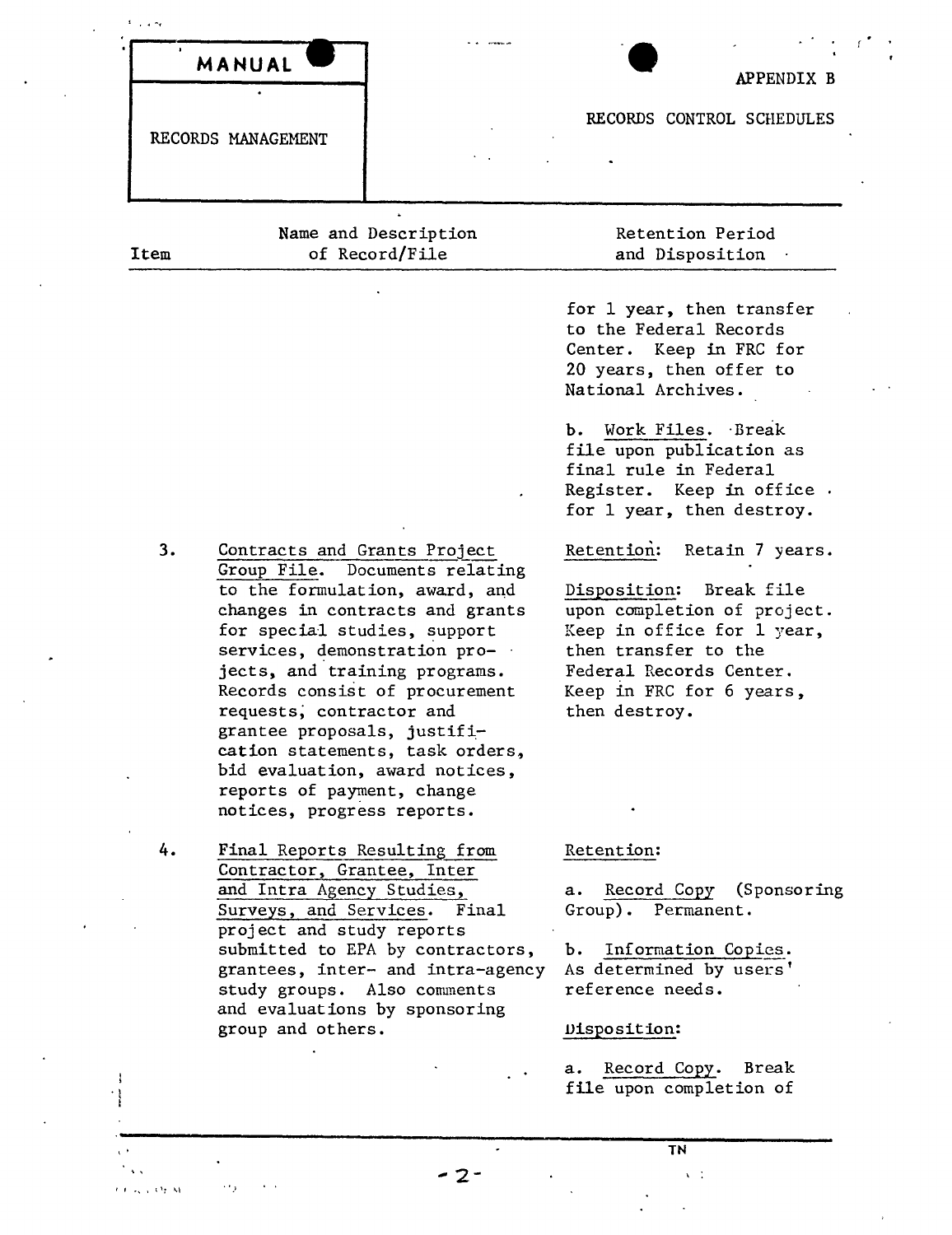| APPENDIX B                                                                                                                                                                                            |             | MANUAL                                                                                                                                                                                                                                                               |
|-------------------------------------------------------------------------------------------------------------------------------------------------------------------------------------------------------|-------------|----------------------------------------------------------------------------------------------------------------------------------------------------------------------------------------------------------------------------------------------------------------------|
| RECORDS CONTROL SCHEDULES                                                                                                                                                                             |             | RECORDS MANAGEMENT                                                                                                                                                                                                                                                   |
| Name and Description<br>of Record/File<br>Item                                                                                                                                                        |             | Retention Period<br>and Disposition                                                                                                                                                                                                                                  |
| 5.<br>Manuals, Handbooks, and Work-                                                                                                                                                                   | used.       | project evaluation and<br>comment period. Keep in<br>office for 1 year, then<br>transfer to the Federal<br>Records Center. Keep in<br>FRC for 20 years, then<br>offer to the National<br>Archives.<br>b. Information Copies.<br>Destroy when no longer<br>Retention: |
| shop Programs. Manuals, hand-<br>books, and workshops (scripts,<br>slides, teaching guides, etc)<br>produced by EPA or contract<br>group as teaching and training<br>aids for environmental programs. |             | a. Record Copy (Sponsoring<br>Group). Retain 10 years.<br>b. Information Copies.<br>As determined by users'<br>reference needs.                                                                                                                                      |
|                                                                                                                                                                                                       | а.          | Disposition:<br>Record Copy.<br>Break<br>file upon termination of<br>program.<br>Keep in office<br>for 1 year, then transfer<br>to the Federal Records<br>Center. Keep in FRC for<br>9 years, then destroy.                                                          |
|                                                                                                                                                                                                       | b.<br>used. | Information Copies.<br>Destroy when no longer                                                                                                                                                                                                                        |

 $\frac{1}{T}$ 

 $\mathbf{r}$ 

 $-3$ .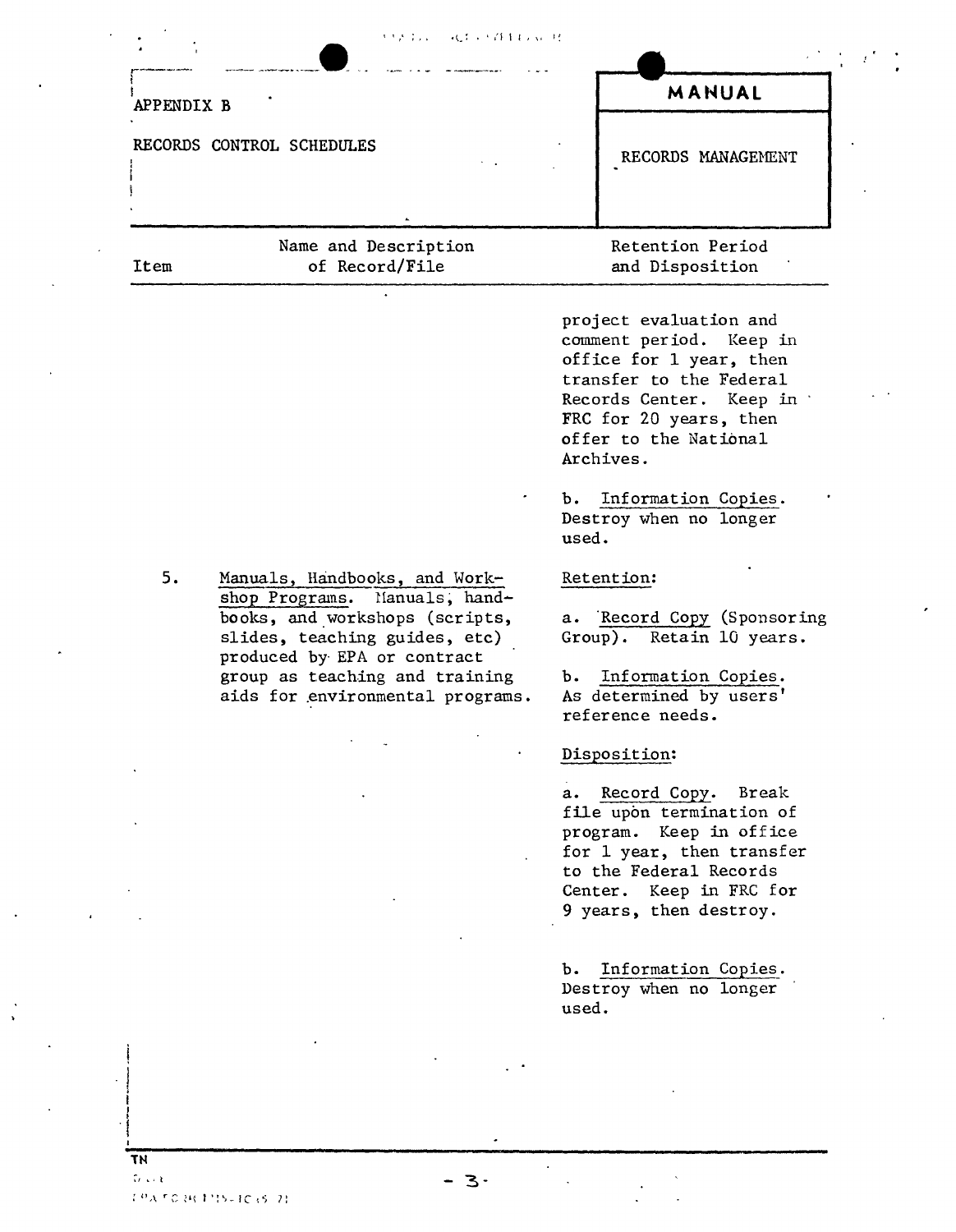| MANUAL<br>RECORDS MANAGEMENT<br>Name and Description<br>of Record/File<br>Item<br>6.<br>Committee of Ten - State-Federal<br>Retention:<br>Water Programs Advisory Commit-<br>tee (SFWPAC) File. Documents<br>relating to the working group<br>for the implementation of 1972<br>amendments to the Federal<br>Water Pollution Act (i.e.,<br>coordinating Federal-State<br>programs and developing<br>formula for allocation of<br>Archives.<br>Water Program Grants).<br>Committee name changed to<br>State-Federal Water Programs<br>Advisory Committee (SFWPAC).<br>Records consist of member-<br>ship lists, agendas, minutes<br>of meetings, etc.<br>7.<br>State Water Standards Files.<br>Retention:<br>File contains documents<br>pertaining to the development<br>а.<br>and implementation of Water<br>$(1965 - 1974)$ .<br>Standards by States and<br>Territories in accordance with<br>Ъ.<br>Section 303(a) of Federal Water<br>Pollution Control Act.<br>Records consist of inter- and<br>Disposition:<br>intrastate standards change<br>request, standard approval<br>а.<br>requests, Attorney General<br>(States) enforcement certi-<br>fications, EPA approvals,<br>notices of proposed and final | APPENDIX B<br>RECORDS CONTROL SCHEDULES<br>Retention Period<br>and Disposition<br>Permanent.<br>Disposition: Break file<br>upon termination of commit-<br>tee. Keep in office for 1<br>year, then transfer to the<br>Federal Records Center.<br>Keep in FRC for 19 years,<br>then offer to the National                                                                                     |
|---------------------------------------------------------------------------------------------------------------------------------------------------------------------------------------------------------------------------------------------------------------------------------------------------------------------------------------------------------------------------------------------------------------------------------------------------------------------------------------------------------------------------------------------------------------------------------------------------------------------------------------------------------------------------------------------------------------------------------------------------------------------------------------------------------------------------------------------------------------------------------------------------------------------------------------------------------------------------------------------------------------------------------------------------------------------------------------------------------------------------------------------------------------------------------------------------------------|---------------------------------------------------------------------------------------------------------------------------------------------------------------------------------------------------------------------------------------------------------------------------------------------------------------------------------------------------------------------------------------------|
|                                                                                                                                                                                                                                                                                                                                                                                                                                                                                                                                                                                                                                                                                                                                                                                                                                                                                                                                                                                                                                                                                                                                                                                                               |                                                                                                                                                                                                                                                                                                                                                                                             |
|                                                                                                                                                                                                                                                                                                                                                                                                                                                                                                                                                                                                                                                                                                                                                                                                                                                                                                                                                                                                                                                                                                                                                                                                               |                                                                                                                                                                                                                                                                                                                                                                                             |
|                                                                                                                                                                                                                                                                                                                                                                                                                                                                                                                                                                                                                                                                                                                                                                                                                                                                                                                                                                                                                                                                                                                                                                                                               |                                                                                                                                                                                                                                                                                                                                                                                             |
|                                                                                                                                                                                                                                                                                                                                                                                                                                                                                                                                                                                                                                                                                                                                                                                                                                                                                                                                                                                                                                                                                                                                                                                                               |                                                                                                                                                                                                                                                                                                                                                                                             |
| rulemaking for publication<br>in Federal Register, newspaper<br>Archives.<br>clips, etc.<br>Ъ.                                                                                                                                                                                                                                                                                                                                                                                                                                                                                                                                                                                                                                                                                                                                                                                                                                                                                                                                                                                                                                                                                                                | Initial Development<br>Permanent.<br>Continuation (1975-<br>'Forward). Retain 10 years.<br>Initial Development<br>(1965-1974). Break file<br>at end of 1974 and transfer<br>to the Federal Records Center.<br>Keep in FRC for 20 years,<br>then offer to the National<br>Continuation (1975-<br>Forward). Break file at end<br>of 3 years. Keep in office<br>1 additional year, then trans- |

 $\overline{1}$ 

 $\lambda$ 

-4-

 $\langle \cdot \rangle$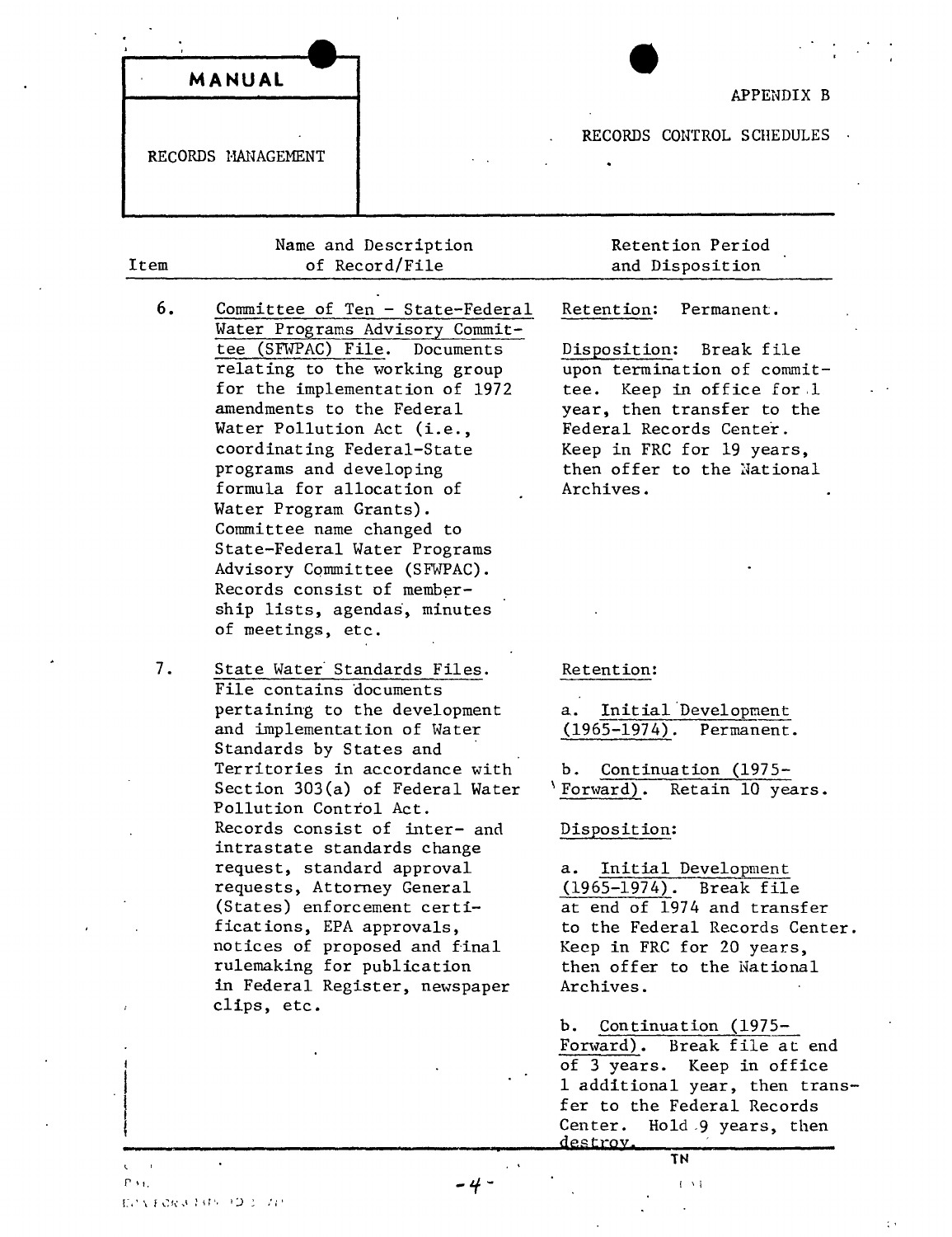| APPENDIX B |                                                                                                                                                                                                                                                       | MANUAL                                                                                                                                                                                       |
|------------|-------------------------------------------------------------------------------------------------------------------------------------------------------------------------------------------------------------------------------------------------------|----------------------------------------------------------------------------------------------------------------------------------------------------------------------------------------------|
|            | RECORDS CONTROL SCHEDULES                                                                                                                                                                                                                             | RECORDS MANAGEMENT                                                                                                                                                                           |
| Item       | Name and Description<br>of Record/File                                                                                                                                                                                                                | <b>Ratention Period</b><br>and Disposition                                                                                                                                                   |
| 8.         | State Water Standards History.<br>Historical summary of the<br>development and implementation<br>of each State's and Territory's<br>standard prior to 1972.                                                                                           | Retention:<br>Permanent.<br>Disposition: Break file at<br>end of 1977 and transfer to<br>the Federal Records Center.<br>Keep in FRC for 10 years,<br>then offer to the National<br>Archives. |
| 9.         | Letters From State Governors<br>on Development and Adoption<br>of Water Standards (1967-1971).<br>Letters from State Governors and<br>EPA staff comments and briefing<br>memos regarding the development<br>and adoption of State Water<br>Standards. | Retention: Permanent.<br>Disposition: Break file at<br>end of 1975 and transfer to<br>the Federal Records Center.<br>Keep in FRC for 20 years,<br>then offer to the National<br>Archives.    |
| 10.        | Areawide Waste Treatment                                                                                                                                                                                                                              | Retention:                                                                                                                                                                                   |

Nanagement "208" File. Contains documents pertaining to the operation of the "208" program including designation of "208" areas, award of grants, submission and approval of waste treatment management plans, the implementation of plans and monitoring of progress. Records consist of letters and memos to and from State and local government officials, area group work plans, area group membership lists, budget submittals, staffing details, progress and status reporting.

a. Initial Development (197l-l9GO). Permanent.

b. Continuation (1981 - Forward). Retain 10 years.

Disposition:

a. Initial Development (1971-1980). Break file at end of 1980. Keep in office for 1 'year, then transfer to the Federal Records Center. Keep in FRC for 19 years, then offer to the National Archives ..

 $\mathbf{P}^{\perp}$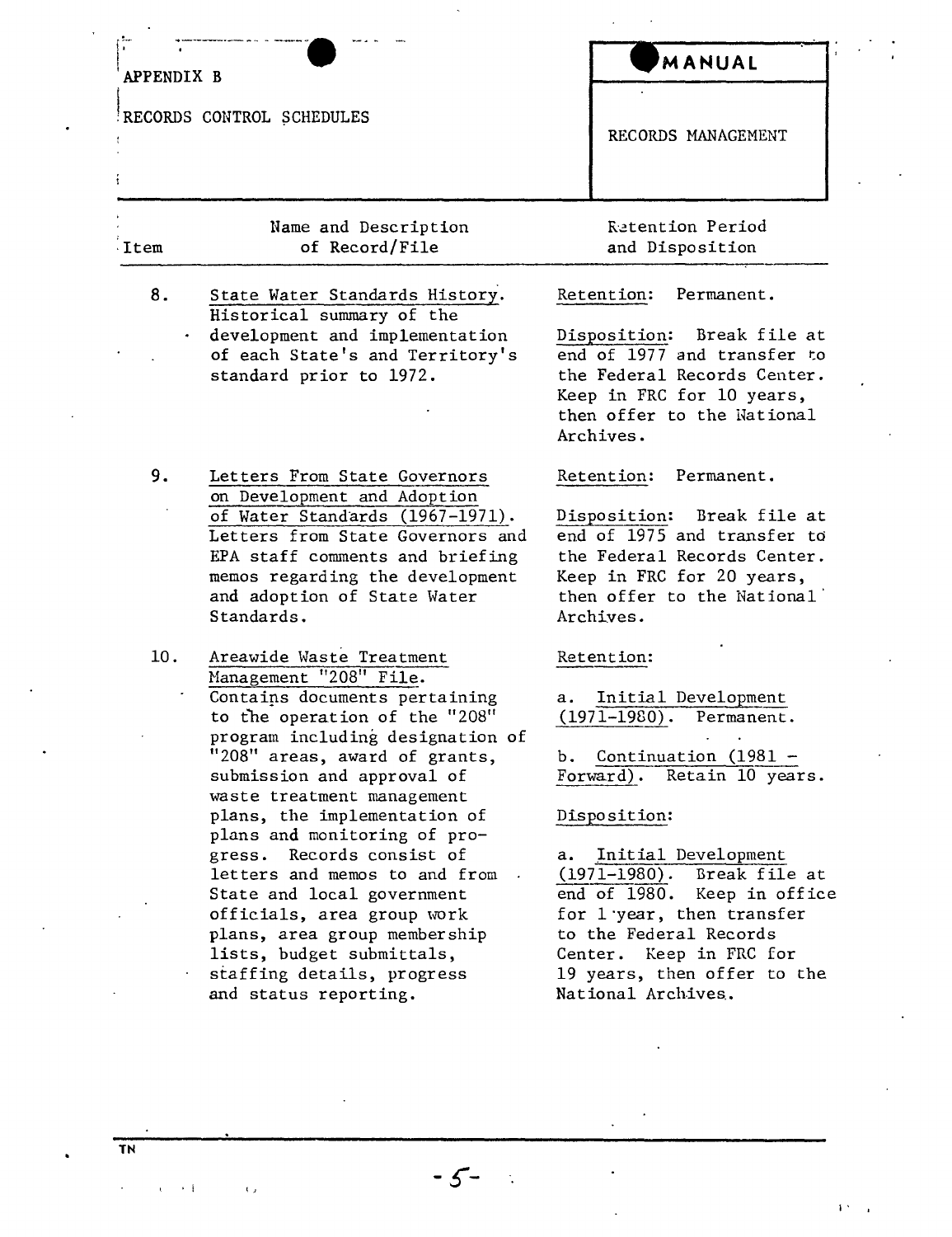| ያ VርN ኤርአማ የምርክ ላይ የማግኘት የ <u>መ</u> ንጻና ችና                                                                                                                                                                                                        | <b>EPAT JUANCESTE</b> | <b>FRIDAY</b>                                                                                                                                                                                                                                                                                   |
|---------------------------------------------------------------------------------------------------------------------------------------------------------------------------------------------------------------------------------------------------|-----------------------|-------------------------------------------------------------------------------------------------------------------------------------------------------------------------------------------------------------------------------------------------------------------------------------------------|
| MANUAL                                                                                                                                                                                                                                            |                       | APPENDIX B                                                                                                                                                                                                                                                                                      |
| RECORDS MANAGEMENT                                                                                                                                                                                                                                |                       | RECORDS CONTROL SCHEDULES                                                                                                                                                                                                                                                                       |
| Name and Description<br>of Record/File<br>Item                                                                                                                                                                                                    |                       | Retention Period<br>and Disposition                                                                                                                                                                                                                                                             |
|                                                                                                                                                                                                                                                   |                       | Continuation (1981 -<br>Ъ.<br>Forward). Break file at<br>end of 2 years. Keep in<br>office for 2 years, then<br>transfer to the Federal<br>Records Center. Keep in<br>FRC for 8 years, then<br>destroy.                                                                                         |
| 11.<br>Annual National Water Quality<br>Inventory 305 Report to<br>Congress. Report to Congress<br>of a systematic inventory of<br>the water quality in the U.S.<br>Report made in cooperation with<br>Regions and States.                        |                       | Retention:<br>Record Copy (Lead Pro-<br>а.<br>gram Group). Permanent.<br><b>Service Manager Construction</b><br>ht. Information Copies.<br>A <del>s determined by users'</del><br><del>reference needs.</del> Retour                                                                            |
|                                                                                                                                                                                                                                                   |                       | Disposition:<br>Record Copy.<br>Break<br>а.<br>file upon submission<br>of report to Congress.<br>Keep in office for 10 years,<br>then offer to the National<br>Archives <b>B</b>                                                                                                                |
| 12.<br>STORET (Storage and Retrieval<br>System Program Documentation.<br>Programming data for the STORET<br>time-share computer system<br>operated by Water and Hazardous<br>Materials.<br>data collected from 60,000<br>water quality monitoring | System contains       | <b>Fc.</b> Information Copi<br>Destroy when no longer<br>used ar sover it<br>reevelod.<br>Retention: Permanent<br>Disposicion:<br>Break file<br>upon termination or revision<br>of program $X$ Keep in office<br>for 1 year, then transfer<br>to the Federal Records<br>Center. Keep in FRC for |
| stations and receives inputs<br>from $\chi$ 90 offices representing<br><b>CHAP</b><br>P AR.                                                                                                                                                       | FAG STR 1             | 19 years, then offer to<br>$\chi$ he National Archives.<br>TN<br>DATE                                                                                                                                                                                                                           |

 $\ddot{\phantom{1}}$ 

 $\mathcal{A}$ 

 $\cdot$ 

 $\ddot{\phantom{0}}$ 

 $\ddot{\phantom{a}}$ 

 $\ddot{\phantom{1}}$ 

 $\hat{\mathcal{A}}$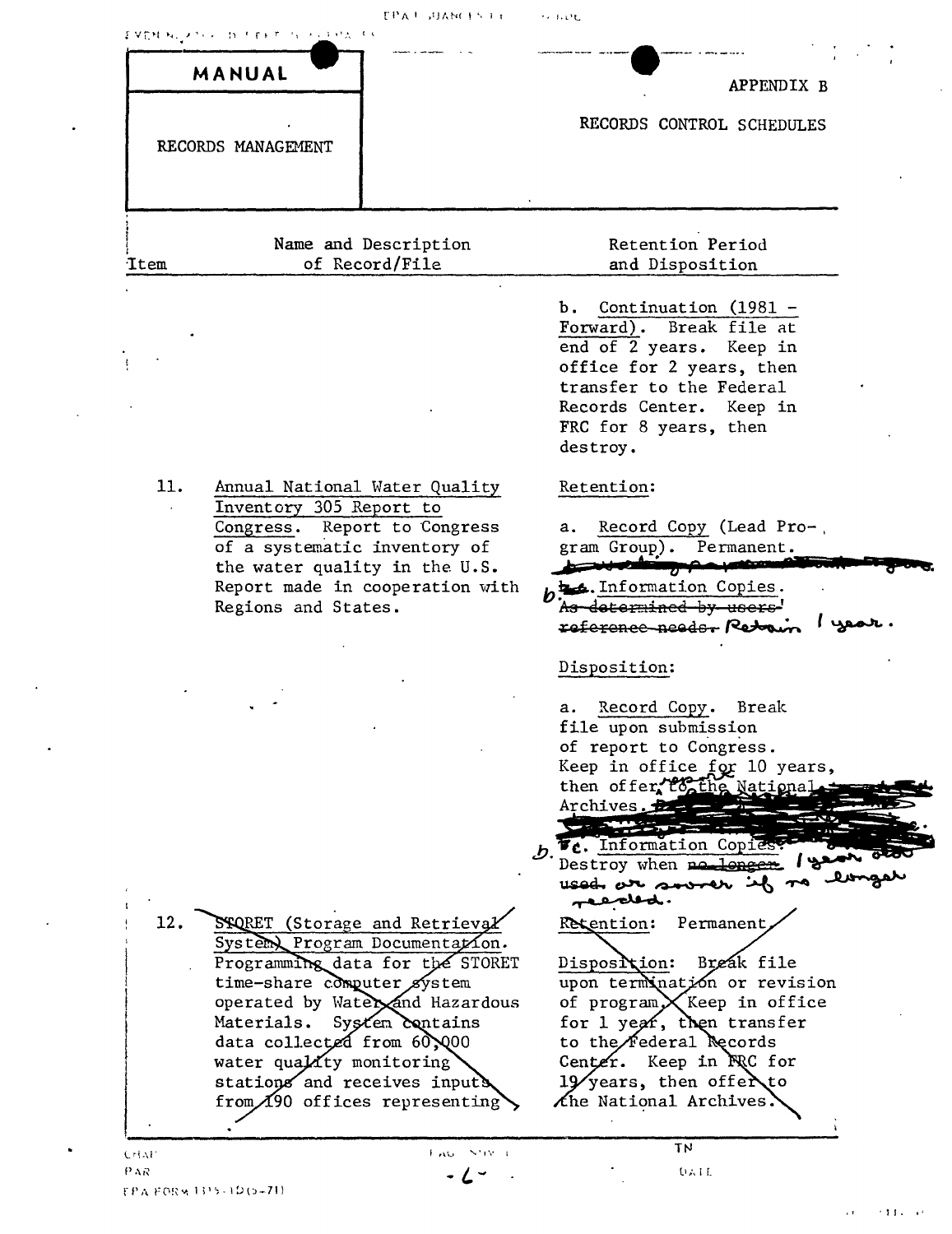| APPENDIX B                | MANUAL             |  |  |
|---------------------------|--------------------|--|--|
| RECORDS CONTROL SCHEDULES | RECORDS MANAGEMENT |  |  |
| Name and Description      | Retention Period   |  |  |

of Record/File

68 Federal State, Interstate, and local government agencies.

**Item** 

Master Maps - Automap System. В.  $12.$ Maps (U.S. Geological Survey Maps) contain hand coded data for digitization and depicting STORET basin boundaries and codes, sampling and flow stations, navigational and estuarine zones, standard use zone and applicable use.

#### Retention:

a. Original Hand Coded Retain 2 months. Maps.

and Disposition

b. Microfilm Aperture Card File. Retain 20 years.

Historical Sample (Aperture Cards). Permanent.

Disposition:

a. Original Hand Coded Maps. Break file upon termination of system. Keep in office for 2 months, then destroy.

b. Microfilm - Aperture Card File. Break file upon termination of system. Keep in office for 2 months, then transfer to the Federal Records Center. Keep in FRC for 20 years, then destroy.

Historical Sample Microfilm Aperature Cards. Upon termination of system, pull 3 to Percent of the aperture cards from each division of the file. Combine with record copy of

**EPAIN AIBS IC (SPI)** 

**TN** 

 $-7-$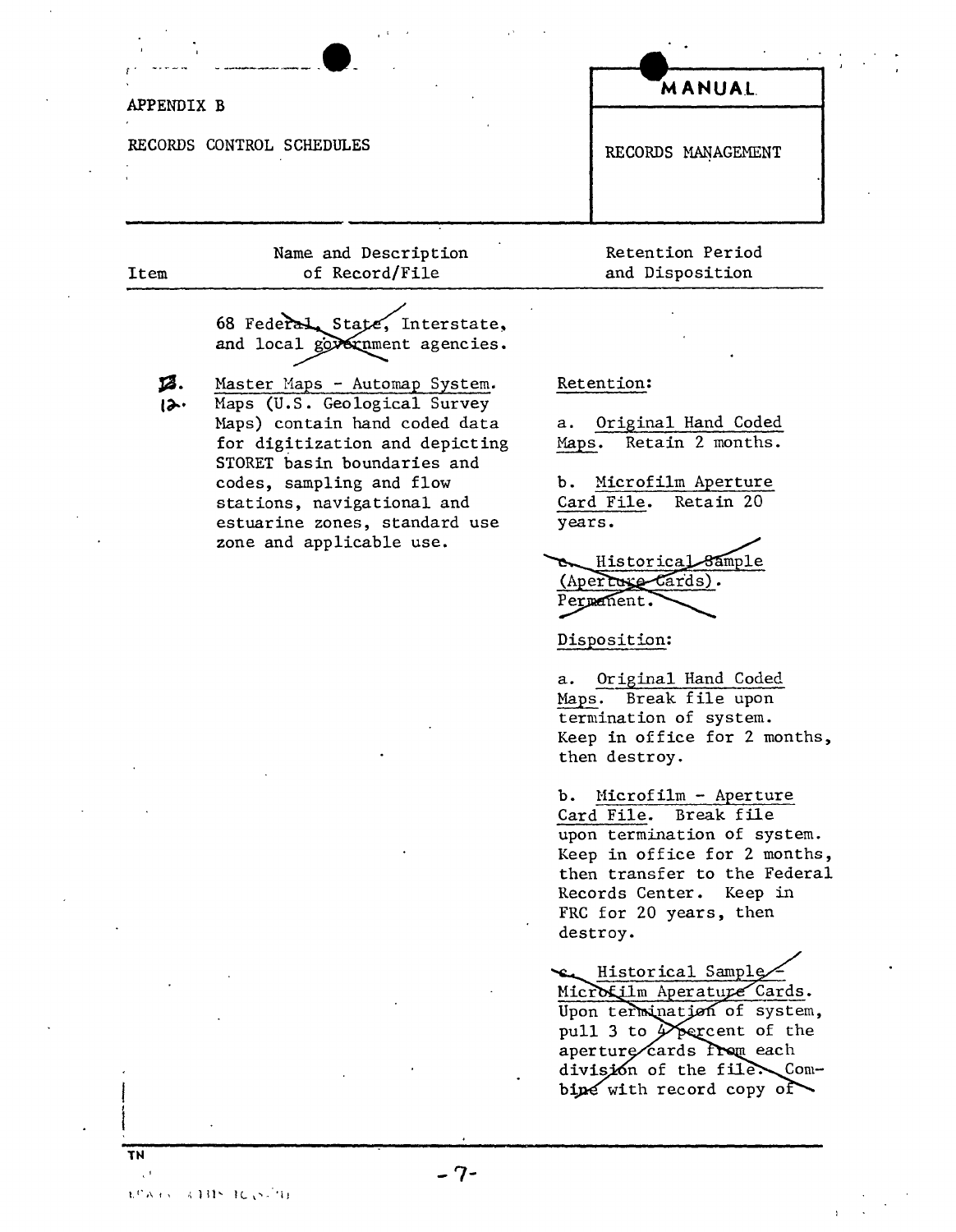|  | <b>MANIIAI</b> |  |  |
|--|----------------|--|--|

RECORDS MANAGEMENT

# APPENDIX B

 $\cdot$ 

 $\bar{r}$  ,

RECORDS CONTROL SCHEDULES

 $\ddot{\phantom{a}}$ 

| Item | Name and Description<br>of Record/File                                                                                                                                                                                                                                                                 | Retention Period<br>and Disposition                                                                                                                                                                                                                       |
|------|--------------------------------------------------------------------------------------------------------------------------------------------------------------------------------------------------------------------------------------------------------------------------------------------------------|-----------------------------------------------------------------------------------------------------------------------------------------------------------------------------------------------------------------------------------------------------------|
|      |                                                                                                                                                                                                                                                                                                        | automap system handbook<br>and transfer to the Federal<br>Records Center. Keep in<br>FRC for $20$ years, then<br>offer $t$ the National<br>Archives.                                                                                                      |
| 孫    | Automap System Handbook.<br>Handbook describing the pur-                                                                                                                                                                                                                                               | Retention:                                                                                                                                                                                                                                                |
|      | pose, use, and operation of<br>the automap system used in                                                                                                                                                                                                                                              | Record Copy. Permanent.<br>а.                                                                                                                                                                                                                             |
|      | the Water and Hazardous<br>Materials Office.                                                                                                                                                                                                                                                           | Information Copies.<br>b.<br>As determined by users'<br>reference needs Retain (year.                                                                                                                                                                     |
|      |                                                                                                                                                                                                                                                                                                        | Disposition:                                                                                                                                                                                                                                              |
|      |                                                                                                                                                                                                                                                                                                        | a. Record Copy,<br>Break<br>file upon termination of<br>Combine with-<br>system.<br>historical sample of<br>automap aperture carde and<br>Transfer to the Federal<br>Records Center. Keep in FRC<br>for 20 years, then offer to<br>the National Archives. |
|      |                                                                                                                                                                                                                                                                                                        | b.<br>Information Copies.<br>Destroy when no longer I year ald<br>sedad.                                                                                                                                                                                  |
|      | Computer Program Cards.<br>Computer Program Gards in<br>Water and Hazardous Materials<br>for such systems as GPSF<br>(General Point Source File),<br>Fish kills, $D \& B$ (Dunn and<br>Bradstreet) List, "R" Cards<br>(Commercial and Industrial<br>List within SMSA) (Census<br>Location) Areas, etc. | Retention: Retain 10 years.<br>Disposition: Break file<br>upon termination of system.<br>Keep cards in orice for<br>10 years, then desix $oy.$                                                                                                            |
|      |                                                                                                                                                                                                                                                                                                        | <b>TN</b>                                                                                                                                                                                                                                                 |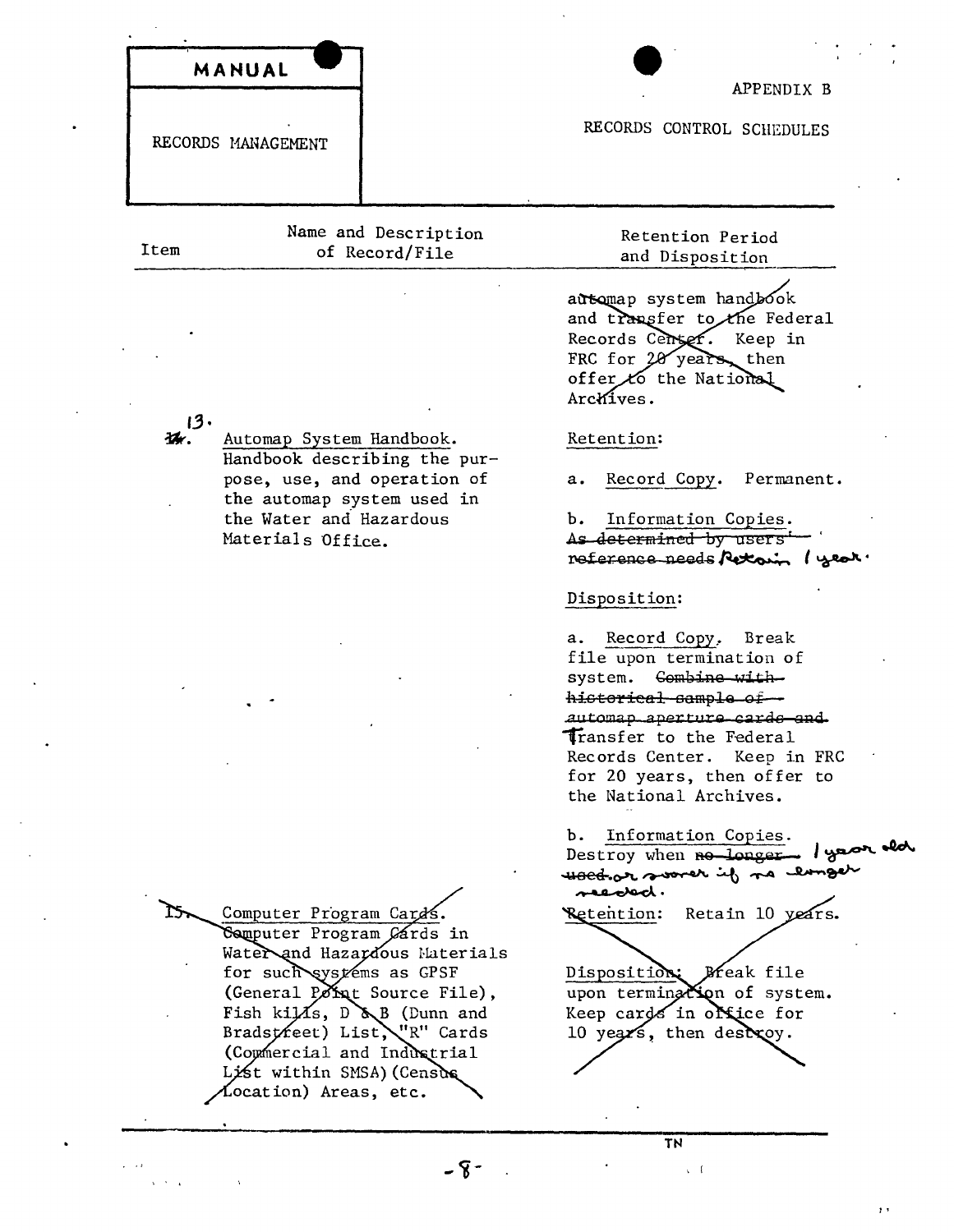| APPENDIX B                |                                                                                                                                                                                                                                                                                                                                                                                                                                                              | MANUAL                                                                                                                                                                 |
|---------------------------|--------------------------------------------------------------------------------------------------------------------------------------------------------------------------------------------------------------------------------------------------------------------------------------------------------------------------------------------------------------------------------------------------------------------------------------------------------------|------------------------------------------------------------------------------------------------------------------------------------------------------------------------|
| RECORDS CONTROL SCHEDULES |                                                                                                                                                                                                                                                                                                                                                                                                                                                              | RECORDS MANAGEMENT                                                                                                                                                     |
| Item                      | Name and Description<br>of Record/File                                                                                                                                                                                                                                                                                                                                                                                                                       | Retention Period<br>Disposition<br>and                                                                                                                                 |
| 泲.<br>,4.                 | Master City File Directory<br>Program. A combination of tab<br>cards, 5 x 8 index cards, and<br>computer printouts providing<br>such information as the<br>county, congressional district,<br>SMSA, water basin, latitude and<br>longitude, study category for<br>each city listed in the<br>directory.                                                                                                                                                      | Retention:<br>Retain 1 year.<br>Disposition: Break file<br>upon termination pf pro-<br>gram. Keep in office for<br>1 year, then destroy.                               |
| 13.                       | Daily F.W. Dodge Reports<br>(Contract Award Notices).<br>A commercial service providing<br>information on construction,<br>contract awards by waste<br>water treatment jurisdictions<br>in States and territories pro-<br>vided in published and type form:<br>gives name of plant and owner,<br>location, date of bids, name<br>of winning contractor, and<br>amount of awards. Used as<br>input to EPA Annual Sewage<br>Facility Contract Award<br>Report. | Retention:<br>Retain <del>3 years</del><br>p <del>lus eurren</del> t.<br>Break file at<br>Disposition:<br>end of year. Keep in<br>office for 3 years, then<br>destroy. |
| 16.                       | Regional Inventory - Municipal<br>Waste Facilities (A Cooperative<br>State Report). A published re-<br>port giving the location, type,<br>capacity, point of discharge,<br>degree of treatment, additional<br>abatement needs for each listed<br>facility in each State within<br>each region. Published at irreg-<br>ular yearly intervals between<br>5 and 12 years.                                                                                       | Retention:<br>Record Copy.<br>Permanent.<br>a.<br>Information Copies.<br>b. .<br>As determined by usere'<br>reference needs. Retoin                                    |

 $-9-$ 

 $\begin{array}{c} \begin{array}{c} \begin{array}{c} \begin{array}{c} \end{array}\\ \end{array} \end{array} \end{array}$ 

 $\epsilon=1$ 

 $(13^{9} \text{A} \text{ T} \text{Q} \text{ QW} \text{ J} \text{J} \text{J} \text{S} \text{ T} \text{C} \text{ (3-71)}$ 

 $\sim$  0 V

 $\langle \cdot \rangle$ 

 $\hat{\boldsymbol{\cdot} }$ 

 $\sim 40$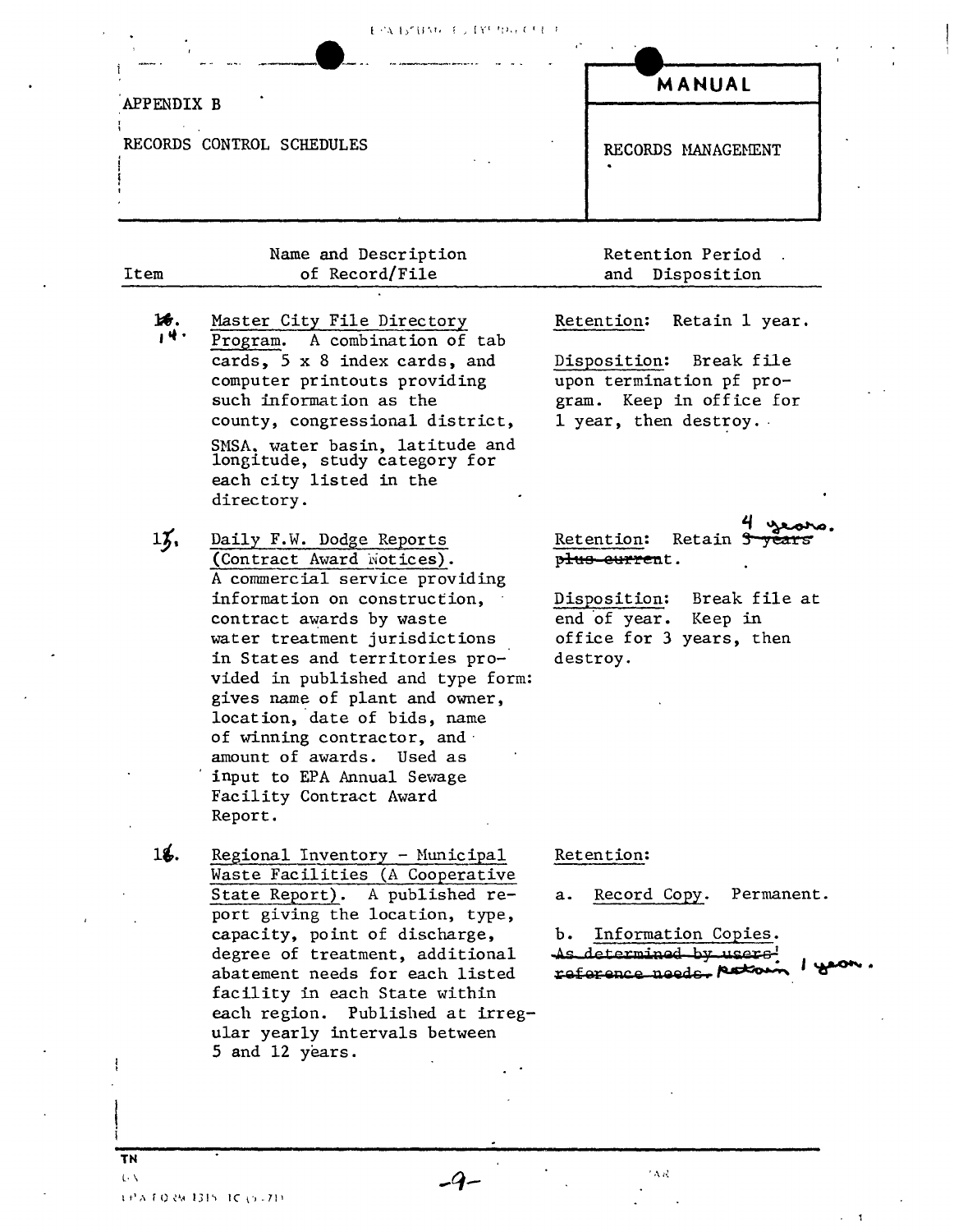|              | MANUAL                                                                                                                                                                                                           | APPENDIX B                                                                                                                                      |  |  |
|--------------|------------------------------------------------------------------------------------------------------------------------------------------------------------------------------------------------------------------|-------------------------------------------------------------------------------------------------------------------------------------------------|--|--|
|              | RECORDS MANAGEMENT                                                                                                                                                                                               | RECORDS CONTROL SCHEDULES                                                                                                                       |  |  |
| Item         | Name and Description<br>of Record/File                                                                                                                                                                           | Retention Period<br>and Disposition                                                                                                             |  |  |
|              |                                                                                                                                                                                                                  | Disposition:                                                                                                                                    |  |  |
|              |                                                                                                                                                                                                                  | a. Record Copy. Break<br>file upon publication. Keep<br>in office for 20 years,<br>then offer to the National<br>Archives.                      |  |  |
| 1 <b>p</b> . | Statistical Summary - Inventory                                                                                                                                                                                  | Information Copies.<br>b.<br>Destroy when moder wood<br>old or swores in no les<br>Retention                                                    |  |  |
|              | - Municipal Waste Facilities<br>in the United States. A<br>published report presenting a<br>summary and analysis of<br>detailed inventory data on<br>sewage disposal and treatment<br>facilities in the U.S. and | Record Copy.<br>Permanent.<br>a.<br>Information Copies.<br>$b$ .<br>As determined by users'<br><del>reference needs.</del>                      |  |  |
|              | territories. Published at<br>irregular yearly intervals<br>between 5 and 12 years.                                                                                                                               | Disposition:<br>Record Copy. Break<br>а. –<br>file upon publication.<br>Keep in office for 20 years,<br>then offer to the National<br>Archives. |  |  |
|              |                                                                                                                                                                                                                  | Information Copies.<br>b.<br>Destroy when no longer / year ald<br>reeded.                                                                       |  |  |
| 18.          | Report of Pollution - Caused<br>Fish Kill (EPA 7500-8).<br>A<br>source data form used by State(s)                                                                                                                | Retention:<br>a. Original Submission.                                                                                                           |  |  |
|              | to voluntarily report fish kills<br>to EPA. Some forms received<br>upon occurrence of event, others<br>at the end of year.                                                                                       | Retain 2 years.                                                                                                                                 |  |  |
|              |                                                                                                                                                                                                                  |                                                                                                                                                 |  |  |
|              |                                                                                                                                                                                                                  | TN                                                                                                                                              |  |  |

EPA FORM 1315-1D (5-71)

 $\mathcal{L}^{\text{max}}_{\text{max}}$ 

 $\sim$ 

 $\sim 10^{-10}$ 

 $\mathcal{L}^{\text{max}}$ 

 $\alpha\in\mathbb{C}^2$  and  $\alpha\in\mathbb{C}$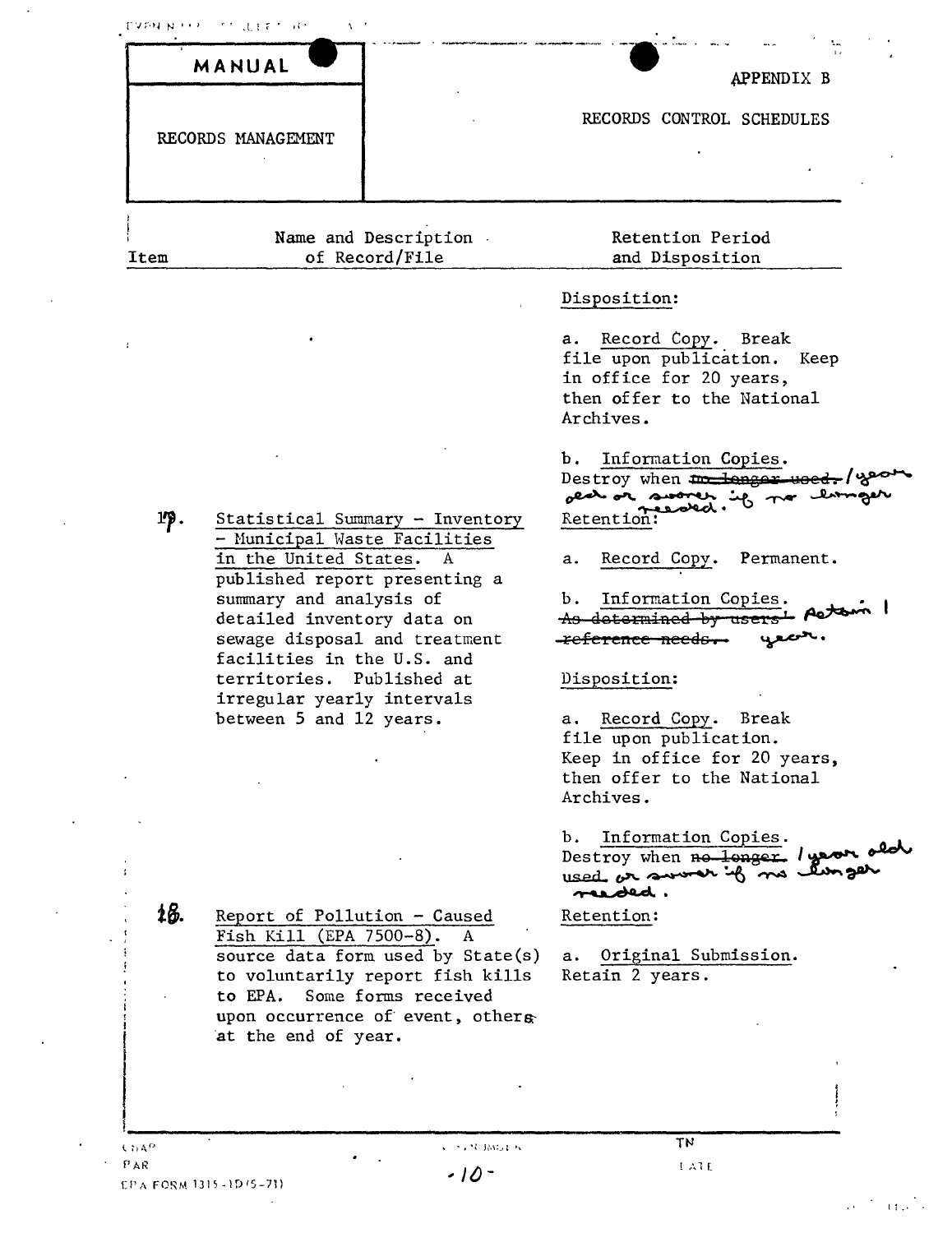## APPENDIX B

RECORDS CONTROL SCHEDULES

 $\bar{\pmb{\epsilon}}$ 

MANUAL

RECORDS MANAGEMENT

| Item       | Name and Description<br>of Record/File                                                                                                                       | Retention Period<br>and Disposition                                                                                                     |
|------------|--------------------------------------------------------------------------------------------------------------------------------------------------------------|-----------------------------------------------------------------------------------------------------------------------------------------|
|            |                                                                                                                                                              | Microfilm Copy.<br>b.<br>Retain 10 years.                                                                                               |
|            |                                                                                                                                                              | Disposition:                                                                                                                            |
|            |                                                                                                                                                              | a. Original Submission.<br>Break file upon publication<br>of Annual Fish Kill Report.<br>Keep in office for 2 years,<br>then destroy.   |
|            |                                                                                                                                                              | b. Microfilm Copy. Break<br>file upon publication of<br>annual report. Keep in<br>office for 10 years, then<br>destroy.                 |
| 21.<br>19. | Annual Report - Fish Kills.<br>A published report of fish                                                                                                    | Retention:                                                                                                                              |
|            | kills where water pollution is<br>known or suspected to be the<br>cause of death. Report also<br>presents a summary, analysis<br>and comparison of fish kill | Record Copy. Permanent.<br>а.<br>Information Copies.<br>Ъ.<br>As determined by users'<br>I gear.<br>reference needs. Retain             |
|            | data.                                                                                                                                                        | Disposition:                                                                                                                            |
|            |                                                                                                                                                              | Record Copy. Break<br>а.<br>file upon publication of<br>report. Keep in office for<br>20 years, then offer to<br>the National Archives. |
|            |                                                                                                                                                              | Information Copies.<br>ь.<br>Destroy when no longer I goon and or<br>used soorer if no limper<br>meded.                                 |

 $-11-$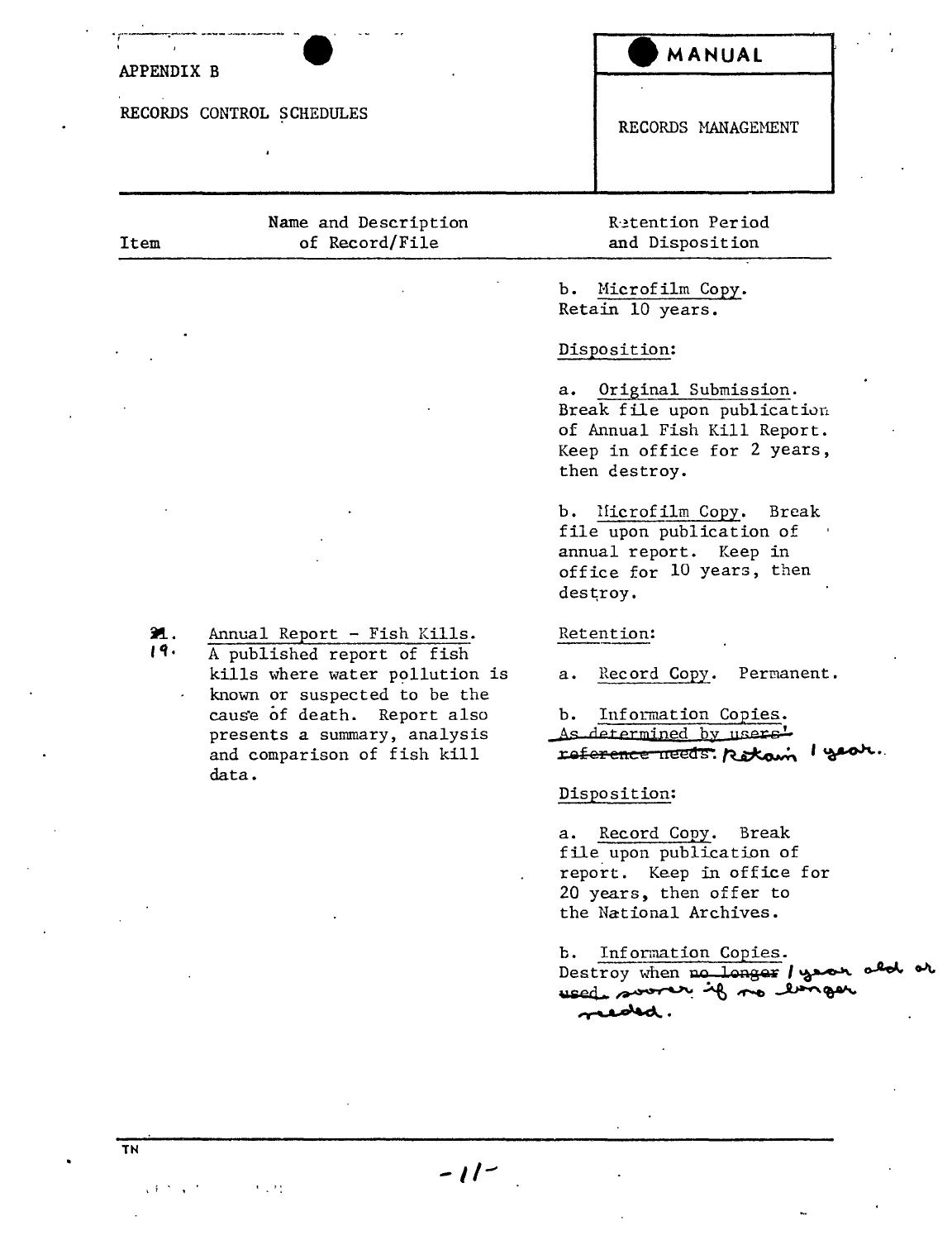| MANUAL<br>RECORDS MANAGEMENT |                                                                                                                                                                                                                                                                                                                               |                                        | <b>APPENDIX B</b><br>RECORDS CONTROL SCHEDULES                                                                                                                                                                                                                                   |  |  |
|------------------------------|-------------------------------------------------------------------------------------------------------------------------------------------------------------------------------------------------------------------------------------------------------------------------------------------------------------------------------|----------------------------------------|----------------------------------------------------------------------------------------------------------------------------------------------------------------------------------------------------------------------------------------------------------------------------------|--|--|
| Item                         |                                                                                                                                                                                                                                                                                                                               | Name and Description<br>of Record/File | Retention Period<br>and Disposition                                                                                                                                                                                                                                              |  |  |
| 22.<br>$2^{\circ}$           | State 305(b) Water Quality<br>Reports. Annual report prepared<br>by State governments and<br>submitted to EPA for review<br>and analysis and transmission<br>to Congress. Reports present<br>a description of navigable<br>water quality, protection of<br>water life, elimination of<br>pollutants, cost of control,<br>etc. |                                        | Retention :<br>Retain 2 years<br>Disposition: Break file<br>upon transmission of report<br>to Congress. Keep in office<br>for 2 years, then destroy.                                                                                                                             |  |  |
| $2\hat{\sigma}$ .<br>21.     | Annual Sewage Facilities<br>Construction - Contract Annual<br>Report. A published report<br>covering sewer and plant<br>on new plants, interceptors.<br>outputs, etc. Data by States,<br>drainage basins, population,<br>etc. Daily F.W. Dodge<br>Construction Award Notices<br>used as input to Report.                      | contract awards for construction       | Retention:<br>a. Record Copy. Permanent.<br>b. Information Copies.<br>As determined by users<br>reference needs patoin 3 years.<br>Disposition:<br>a. Record Copy.<br>Break<br>file upon publication.<br>Keep in office for 20 years,<br>then offer to the National<br>Archives. |  |  |

b. Information Copies.<br>Destroy when no longer 3 w ملحمه  $\bullet$ used or somer inf no the പ്പുക needed.

 $\ddot{\phantom{0}}$ 

 $\bar{\epsilon}$  .

 $\mathbf{r}$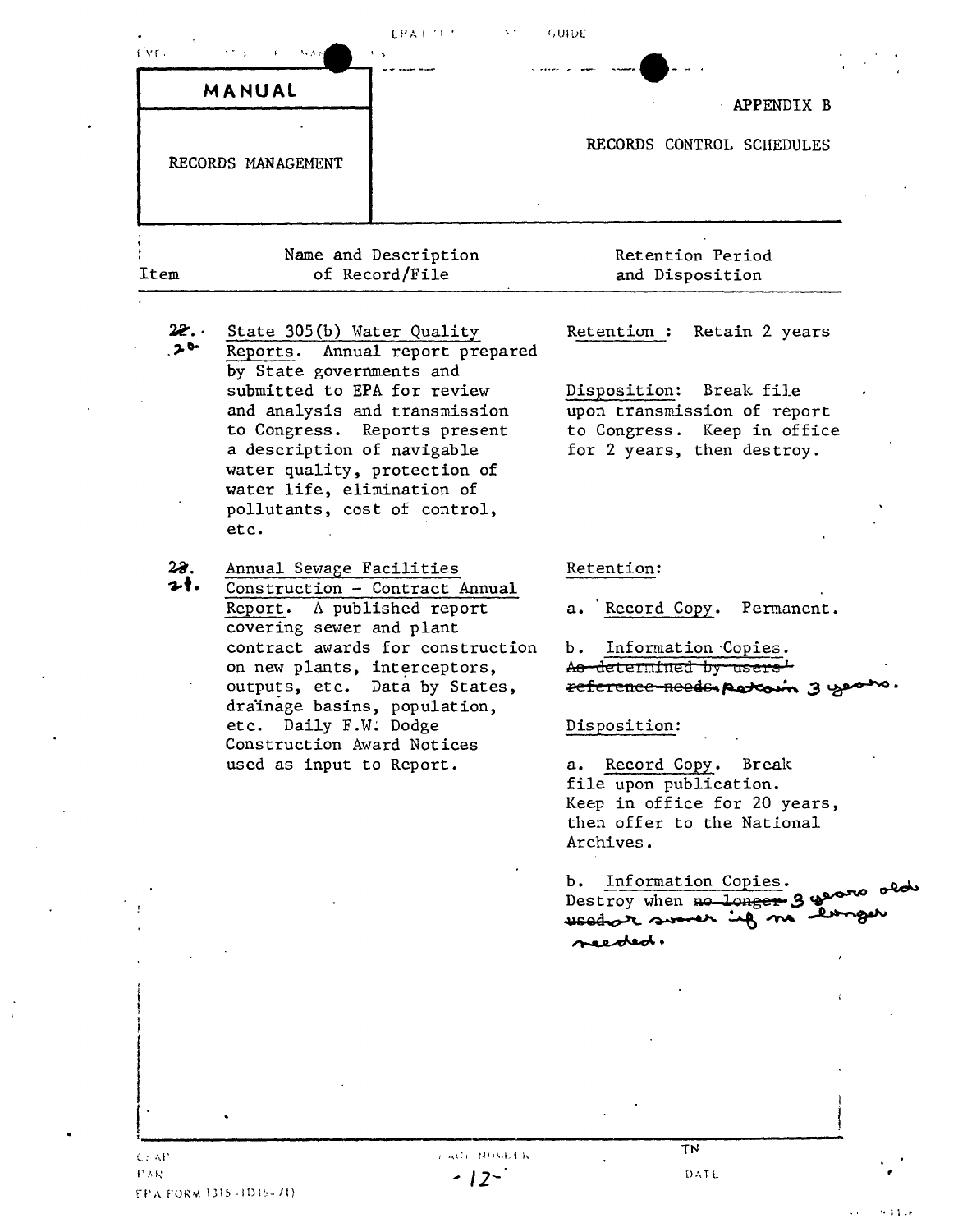| APPENDIX B                |                                                                                                                                                                                                                                                                                                                                                                          | MANUAL                                                                                                                                                                                                                                                                         |
|---------------------------|--------------------------------------------------------------------------------------------------------------------------------------------------------------------------------------------------------------------------------------------------------------------------------------------------------------------------------------------------------------------------|--------------------------------------------------------------------------------------------------------------------------------------------------------------------------------------------------------------------------------------------------------------------------------|
| RECORDS CONTROL SCHEDULES |                                                                                                                                                                                                                                                                                                                                                                          | RECORDS MANAGEMENT                                                                                                                                                                                                                                                             |
| Item                      | Name and Description<br>of Record/File                                                                                                                                                                                                                                                                                                                                   | ketention Period<br>and Disposition                                                                                                                                                                                                                                            |
| 24.                       | Monitoring Monographs By<br>Monitoring Data Systems.<br>Review and analysis papers<br>on subjects relative to<br>specific operations of the<br>Division. Reports made on such<br>subjects as "Causes of Cost<br>for Needed Treatment Plants<br>1973", "A Comparative Analysis<br>of the 1971 and 1973 Needs<br>Surveys", "An Analysis of<br>Water Quality Indices", etc. | Retain 10 years.<br>Retention:<br>Disposition: Break file<br>upon completion of report.<br>Keep in office for 10 years,<br>then destroy.                                                                                                                                       |
| 25.<br>13.                | Model State Water Monitoring<br>Program. A publication pre-<br>senting a model program for<br>State and local Sovernments<br>to use in monitoring the<br>quality of the water in<br>their streams, rivers, and<br>ground waters. Developed by<br>a panel of Federal and State<br>experts.                                                                                | Retention:<br>Record Copy.<br>Permanent.<br>а.<br>Information Copies.<br>b.<br>As determined by users'<br>reference needs.<br>Disposition:<br>Record Copy.<br>Break<br>а.<br>file upon publication.<br>Keep in office for 20 years,<br>then offer to the National<br>Archives. |

 $\hat{\mathbf{r}}$  $\sim 5\, \mu m$ 

 $\ddot{\phantom{a}}$ 

 $\alpha$ 

 $\gamma$  to<br>  $\gamma$ 

Destroy when no longer used.

 $\ddot{\phantom{a}}$ 

 $\mathbf{I}$ 

 $\overline{T}N$ 

í.  $\ddot{\phantom{a}}$   $\sim 600$   $\mu$ 

 $\mathbf{r}$